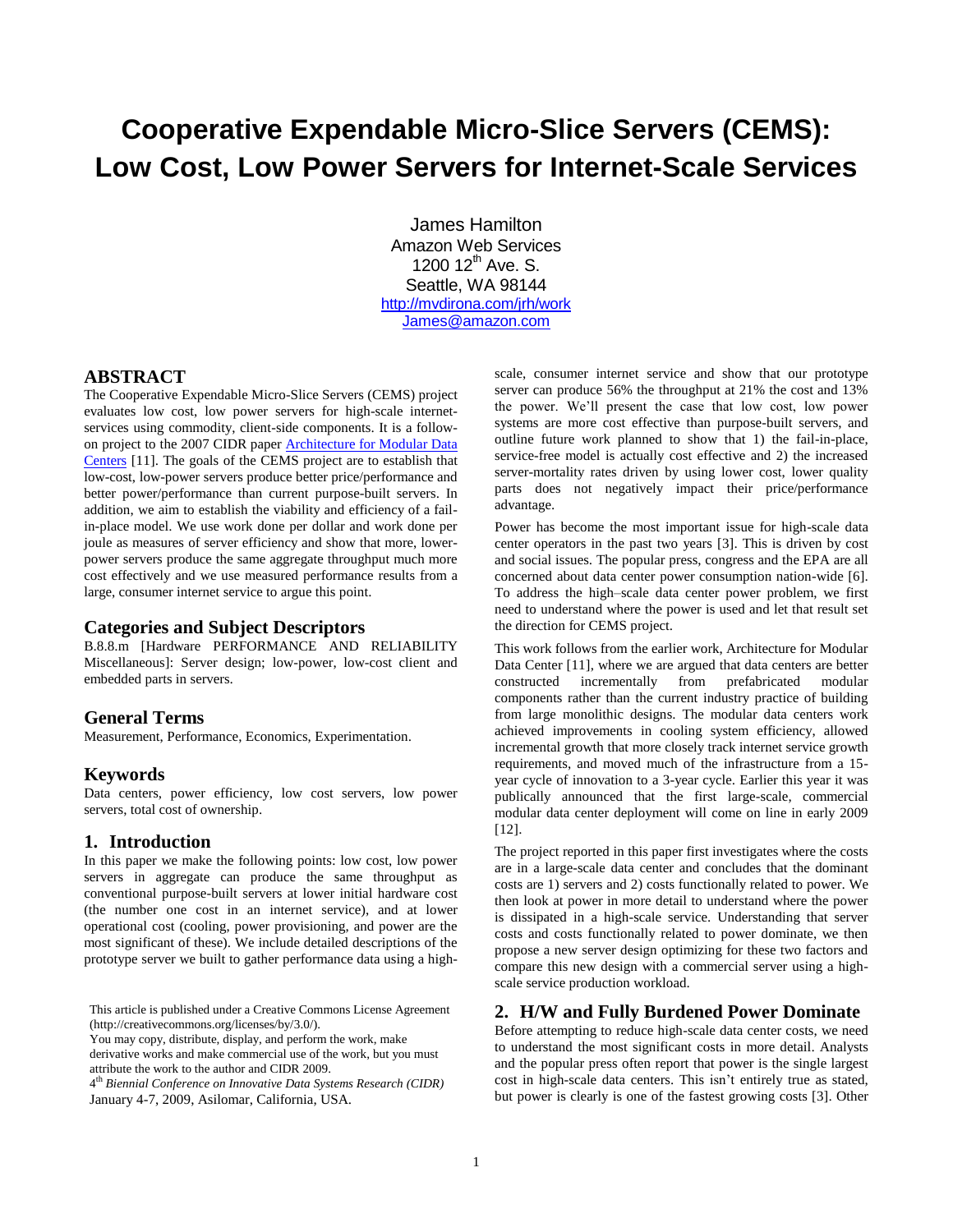reports suggest that people costs dominate [5]. People costs often are dominant in enterprise data centers, however, in high-scale facilities with tens of thousands of servers, server administration is heavily automated [10] and, once it has been, administration costs fall below 10% and often below 5%.

In order of magnitude from largest first, the most significant costs are 1) server acquisition, 2) cooling, 3) power distribution, and 4) power itself.

To understand this data in more detail, we model a \$200M facility capable of delivering 15MW of critical load (server power) with the following assumptions:

- Facility: ~\$200M for 15MW DC (15 yr Amortization)
- Servers: ~\$2k/each, roughly 50,000 (3 yr Amortization)
- Commercial Power: ~\$0.07/kWh
- 5% cost of money

To compare these costs, we need to normalize long lived capital costs with 15-year amortization periods and short lived capital costs having 3-year amortization periods. In addition we need to compare monthly operational costs with these capital costs in order to be able to understand which are the most important. We normalize by assuming a 5% annual cost of money with monthly payments and essentially borrow the money for capital expenses and pay back monthly over the assumed life and amortization period of the equipment. This converts the capital expenses to effective cost per month. And, by considering amortization periods, we normalize long lived and short lived capital and recognize each appropriately. In this model, land, taxes, security and administration are not included due to their relatively small contribution to overall costs.



**Figure 1: Monthly Server, Power, and Infrastructure Costs**

Figure 1 shows that power costs are much lower than infrastructure costs, and also much less than the servers themselves. Servers are the dominant cost, but, before we conclude that power is only 23% of the total, it's worth looking more closely. Infrastructure includes the building, power distribution, and cooling. Power distribution and cooling make up 82% of the costs of infrastructure [2] with the building itself down in the 12-15% range. Power distribution is functionally related to the power consumed in that sufficient power distribution equipment is required to distribute the maximum amount of power consumed. Cooling is also functionally related to power in that the heat from all power that is dissipated in the building must be removed. The vast majority of the infrastructure cost is functionally related to power. We define the fully burdened cost of power to be the sum of power, power distribution, and cooling costs.

# **3. Where Does the Power Go?**

To get started, it helps to define a few terms. *Total Facility Power* is the power delivered by the utility to the property line of the data center. *IT Equipment Power* is the power delivered to the critical load, the servers in the data center. The difference between Total Facility Power and IT Equipment Power is the power lost in power distribution and in cooling the facility. Effectively, this difference is the facility infrastructure overhead.

The Green Grid defines two useful terms when looking at data center efficiency: *Power Usage Effectiveness* (PUE) and *Data Center Infrastructure Effectiveness* (DCiE) [9].

# **PUE = (Total Power) / (IT Equip. Power) DCiE = (IT Equip. Power) / (Total Power) \* 100%**

Power Usage Effectiveness is Total Facility Power over IT Equipment power. The PUE tells us how many watts must be delivered to the data center in order to get one watt to the critical load, the servers themselves. DCiE is the reciprocal of PUE and is defined as IT Equipment Power over Total facility power. DCiE tells us what percentage of the power delivered to the facility actually gets delivered to the servers.

These terms both have the same information content. A PUE of 1.7 states that for every watt delivered to the IT equipment (the servers), we dissipate 0.7W in power distribution and mechanical systems (air conditioning, pumps, fans, etc.). A PUE of 1.7 is the same as a DCiE of 59% which states that for every watt delivered to the facility, 59% is delivered to the IT equipment. The DCiE also tells us that 41% of the power delivered to the data center is lost in power distribution and cooling overhead.

PUEs vary greatly. Very inefficient enterprise facilities are often as low as 2.0 or even 3.0 [9] and unusual, industry-leading facilities are being advertised as better than 1.2 [8]. These latter reports, however, are difficult to corroborate.

In this exploration into power losses, we'll consider a currentgeneration facility. This is one that would be built if current, well understood techniques are applied and good quality but widely available equipment is deployed. This test facility has a PUE of 1.7, putting it much better than most of the world's data centers. But it is not using some of the latest, not yet well documented innovations. A PUE of 1.7 is far above average but lower than the best and forms a good baseline for us to look at to understand where the power is going and where the largest inefficiencies lie.

Looking more deeply at our PUE 1.7 facility, we know by the definition of PUE that we are delivering 59% of the data center power to the IT equipment. We need to understand where the remaining 41% is going.

To understand where the 41% lost to data center infrastructure is going, we look first to the power distribution equipment since it is both easier to inventory and these distribution loses are easier to track. Looking at figure 2, we can see every conversion and the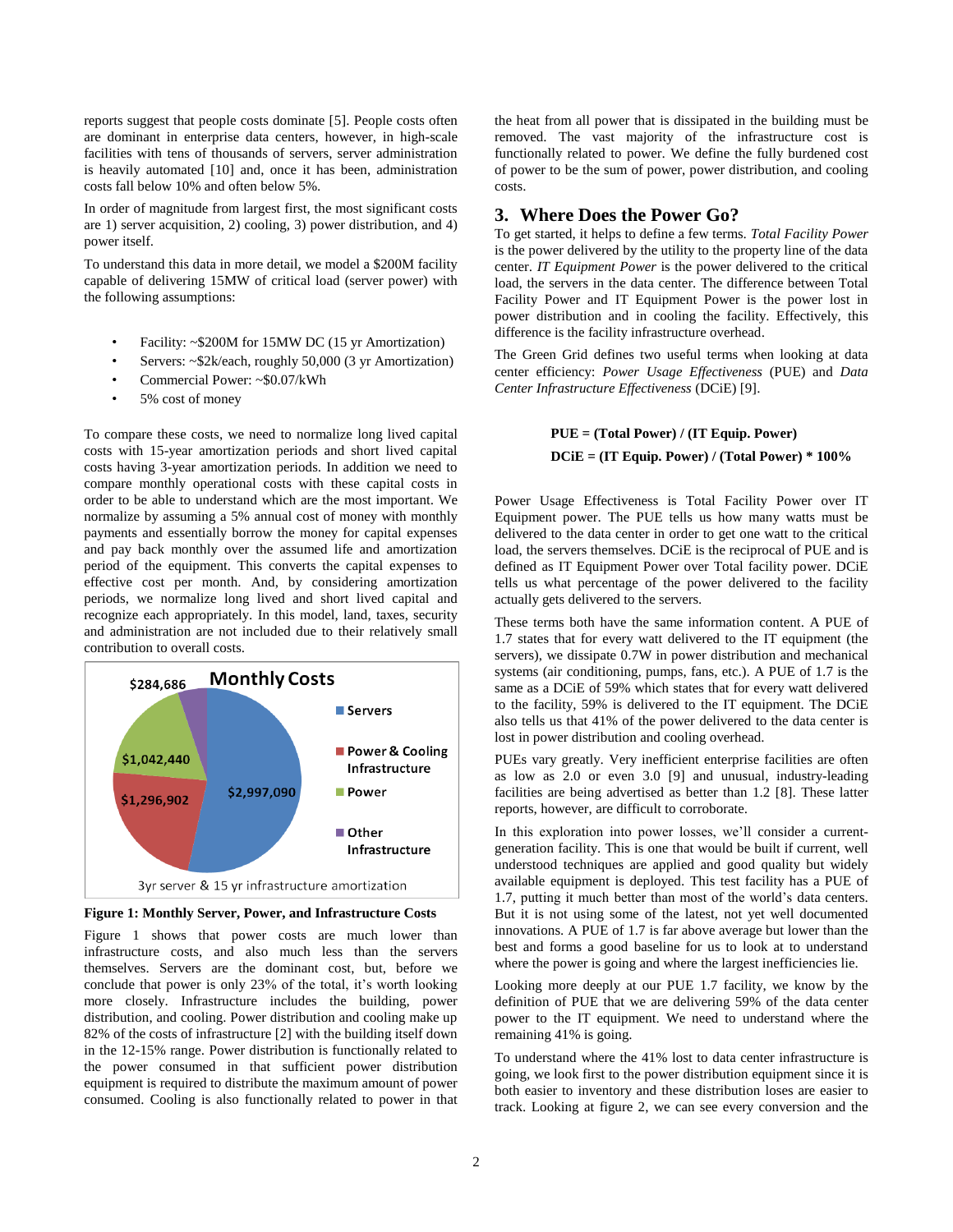efficiency of each conversation from the power delivered by the utility at 115,000V through to deliver to the servers at 208V.

Starting at the upper left corner of Figure 2, we see the utility delivers us 115kV and we first step it down to 13.2kv. The 13.2kv feed is delivered to the Uninterruptable Power Supply (UPS). In this case we use a battery-based UPS system, but rotary systems are also common. This particular battery-based UPS is 94% efficient, taking all current through rectifiers to direct current and then inverting it all back to AC. Rotary designs are usually more efficient than the example shown here and bypass designs can exceed 97% efficiency. In this example, a non-bypass UPS installation, all power flowing to UPS protected equipment (the servers and most of the mechanical systems) is first rectified to DC and then inverted back to AC. All the power destined to the servers flows through these two conversions steps whether or not there is a power failure, and these two conversion steps contribute the bulk of the losses, bringing down the UPS efficiency to 94%. More efficient bypass UPSs avoid these losses by routing most power "around" the UPS in the common, non-power failure case.

pricing out at more than \$2M. Most facilities will have at least 1 extra generator  $(N+1)$  and many facilities will have 2 spares (N+2) allowing one to be in maintenance, one to fail on startup and still to be able to run the facility at full load during a power failure. A 2.5MW generator will burn just under 180 gallons/hour of diesel so environmentally conscious operators work hard to minimize their generator time. And the storage of well over 100,000 gallons of diesel at the facility brings additional cost, storage space, insurance risk, and maintenance issues.

After the UPS, we step down the 13.2kV voltage to 480V and then that is further stepped down to 208V for distribution to the critical load, the servers. In this facility, we are using very high quality transformers, so we experience losses of only 0.3% at each transformer. We estimate that we lose a further 1% in switch gear and conductor losses throughout the facility.

In summary, we have three 99.7% efficient transformers, a 94% efficient UPS and 1% losses in distribution for an overall power distribution loss of 8%  $(0.997^{\text{A}}3*0.94*0.99 \Rightarrow 0.922)$ .



#### **Figure 2: Power Distribution**

For longer term power outages, there are usually generators to keep the facility operational. The generation system introduces essentially no additional losses when not being used but they greatly increase the capital expense with a 2.5MW generator

We know we deliver 59% of the facility power to the critical load and, from the electrical distribution system analysis above, we know we lose 8% of total power to power distribution losses. By subtraction, we have 33% lost to mechanical systems responsible for data center cooling.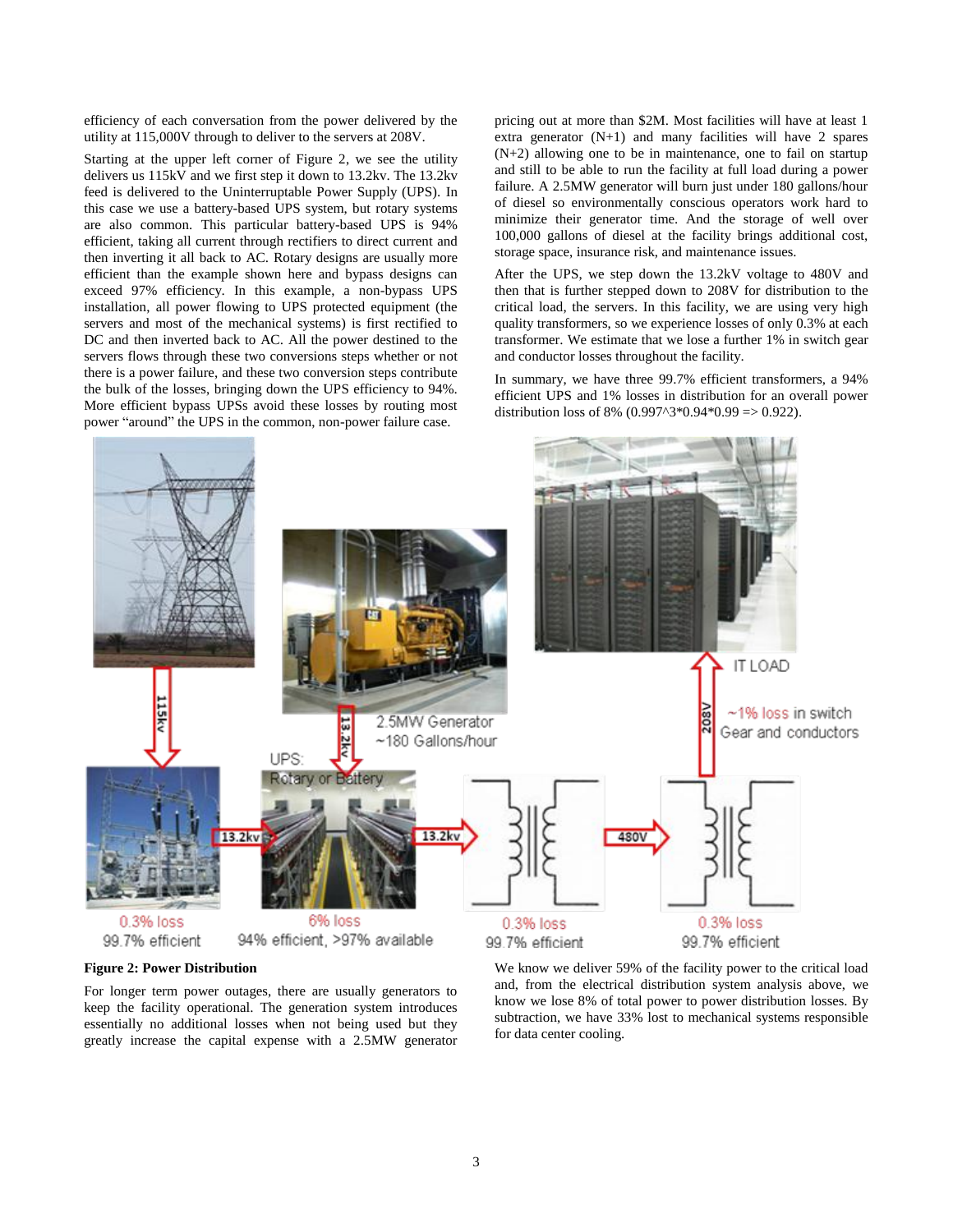

#### **Figure 3: Mechanical Systems**

Several observations emerge from this summary. The first is that power distribution is already fairly efficient. Taking the 8% efficiency number down to 4% to 5% by using a 97% efficient UPS and eliminating 1 layer of power conversion is an easy improvement. Further reductions in power distribution losses are possible but the positive impact can't exceed 8% so we're better rewarded looking to improvements in the mechanical systems, where we are spending 33% of the power, and in the servers, where we are dissipating 59% of the power.

The CEMS project focused on the latter, increasing the efficiency of the servers themselves.

## **4. CEMS Introduction**

From the previous section, we understand that 59% of the power dissipated in a high-scale data center is delivered to the critical load. Generally that is a good thing in that power delivered to the servers is success from a data center infrastructure perspective. All power delivered to the server has a *chance* of actually getting work done. However, with the bulk of the power going to servers, server efficiency and utilization clearly will have a substantial impact on overall data center power efficiency. In this work, we focus on the former, server efficiency.

The CEMS project originated from two core observations: 1) nearly 60% of the power delivered to a high-scale data center is delivered to servers, so server efficiency has a dominant impact on overall system (data center and server) efficiency, and 2) newer servers design are increasingly out of balance as CPU performance increases without matching improvements in memory and storage subsystems. Let's look first at the balance issue in more detail and then come back to how to leverage these two observations to deliver a reliable service while substantial lowering costs and increasing power utilization efficiency.

# **4.1 System Balance**

Looking back 25 years, we have experienced steady improvement in CPU performance and, for a given algorithm, increased performance generally requires increased data rates. In the high performance computing world, this is reported in bytes/FLOP but it's just as relevant in the commercial processing world. More CPU performance requires more memory bandwidth to get value from that increase in performance. Otherwise, the faster processor just spends more time in memory stalls and doesn't actually get more work done. For the bulk of the last 25 years, CPU performance improvements have been driven by design improvements and clock frequency increases. Having hit the power wall, we're now less reliant on clock frequency improvements than in the past and more dependent upon increases in core counts. But the net is that processor performance continues to grow unabated and this is expected to continue.

Looking at the first row of Table 1, from Dave Patterson's "Latency Lags Bandwidth" paper [16], we can quantify the argument above. The data in Table 1 are extracted from leading commodity components over the last 25 years and what is reported is the multiplicative performance increase per year. Looking at this chart, we see that CPU bandwidth is growing at 1.5x per year whereas memory bandwidth, LAN bandwidth, and disk bandwidth are all growing more slowly.

| Table 1. Annual Bandwidth and Latency Improvements |  |
|----------------------------------------------------|--|
|----------------------------------------------------|--|

| <b>Annual Improvement</b> | CPU | <b>DRAM</b> | LAN | Disk |
|---------------------------|-----|-------------|-----|------|
| Bandwidth                 | 1.5 | 1.3         | 1.4 | 1.3  |
| Latency                   | 19  |             |     |      |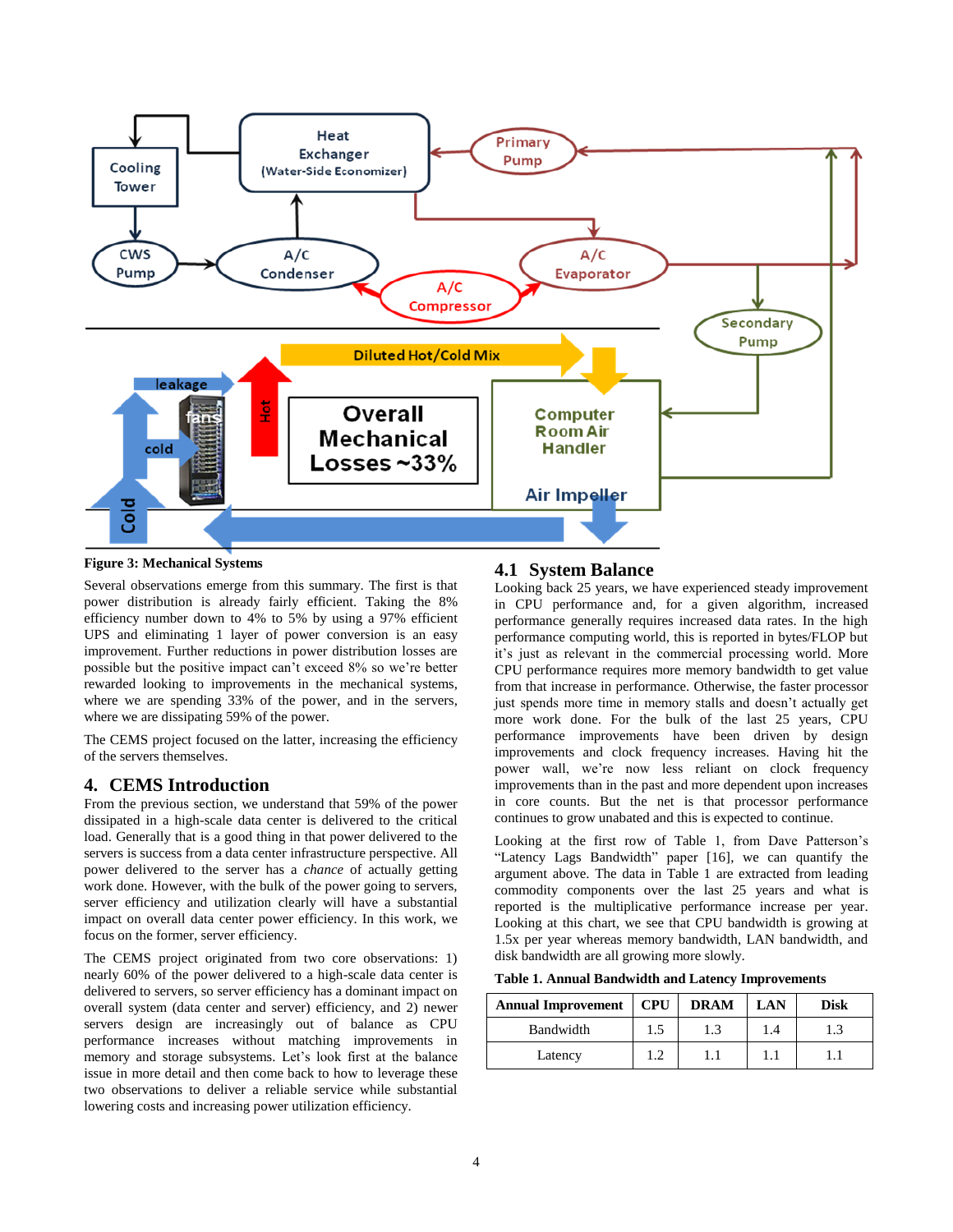The core argument in the Patterson paper is that latency is an even bigger problem in that latency is driven by physical limits whereas bandwidth can be addressed through parallelism. Essentially it is always possible to get more bandwidth by adding more communications paths between CPU and memory but this consumes more power and drives up costs and processor pin counts are difficult to continue to grow by factors. This general problem of CPU bandwidth and latency improvements outstripping those of memory are often referred to as the memory wall.

It's clear that the memory wall really is a problem but it's equally clear that we have at least two broad alternatives in addressing the problem: 1) we can invest in higher bandwidth communications between the processors and memory or 2) we can avoid the problem by using more servers with cheaper, lower-powered processors that more closely match the capabilities of the memory subsystem. In short, we can invest in fixing the problem or we can chose to defer the issue by using cheaper, lower powered CPUs with lower bandwidth requirements.

Looking at the first solution, improving memory-to-CPU bandwidth, many potential solutions exist but all have compromises. The simplest is to add more memory channels and let parallelism get us the bandwidth we need. This simple solution will have positive impact, but adding package pins drives up costs and power consumption. Other solutions with great potential are on-chip optical [7] and chip stacking [4]. On-chip optical has great promise, but commercial application of this technology is likely 10 to 15 years away so it's not a short-term solution. Chip stacking and using Through Silicon Vias (TSV) as chip interconnections is a nearer term solution that has achieved commercial use in embedded applications and is expected to be applied to servers in the near future.

We have no doubt that both these techniques will be employed and will have positive impact on this problem over time. What we look at more closely in this project is avoiding the problem entirely or, more accurately, deferring the problem by using lower-powered, higher volume, cheaper processors in greater numbers.

Given that large service workloads are already partitioned and running over  $10^2$ + servers, there is an opportunity to use more, less powerful servers to support the same workload. From Section 2, Hardware and Fully Burdened Power Dominates, we know that high-scale service costs models are dominated by hardware and fully burdened power costs. From section 4.1, System Balance, we know that CPU bandwidth consumption is outstripping memory bandwidth and servers are getting increasingly out of balance. All these factors indicate that using greater numbers of high volume, lower performance, lower power parts will have the aggregate performance needed to support the workload. Our goal with CEMS is to investigate the practicality of this design point using a production, high-scale data center workload. We'll investigate the practicality of low power designs and the savings in power, purchase cost, and run a long term study to understand server mortality losses due to the use of lower quality, non-server targeted hardware components.

# **4.2 CEMS Design**

The arguments up to this point suggest that there is opportunity to change how we are building servers for high-scale data centers. Given that hardware and costs functionally related to power dominate the overall cost of operations for high-scale services (Section 2), it is clear we should be making server design decisions on the basis of work done per dollar and work done per joule. Existing server designs are lower volume than client and embedded parts, and therefore more expensive. Existing server designs, unlike embedded and mobile clients, do focus on system performance, but this performance comes at an increased power and purchase cost. Existing servers are designed to run reliably 24x7 for years without failure, but this additional quality also comes at a cost. Many servers are replaced after 3 years and most are replaced before 5 years, due to older systems being less power efficient [13]. In Section 4.3, Performance Results, we will show that, at least in some cases, purpose-built server designs can't do as much work within the existing power envelope.

When we replace servers well before they fail, we are effectively paying for quality that we're not using. High-scale services can continue to achieve their SLA commitments in the presence of server failure. In fact, at any fixed point in time it's rare not to have 3% to 5% of a large server farm unavailable for customer workload. Understanding that individual server failures in isolation don't negatively impact the service, over-engineering server quality to avoid failure brings additional cost without delivering additional value. Ideally we should be maximizing work done per dollar, work done per joule, and servers should be failing approximately when they are scheduled for replacement.

The CEMS project investigates a different design point on the basis of the arguments above. Summarizing the observations above: 1) servers are increasingly out of balance, with CPU bandwidth increasing much faster than memory bandwidth, 2) servers are engineered to last long periods of time and yet are replaced in 3-5 years, 3) servers emphasize performance rather than optimizing for work done per cost unit and work done per energy unit, and yet server costs and energy consumption dominate overall service costs, and 4) client and embedded parts volumes are several orders of magnitude higher than servers, and consequently are less expensive.

The CEMS projects investigates if high-scale, commercial services can be operated more efficiently using low-cost, lowpower client or embedded components. And, do the increased failure rates from using non-server components in 24x7, high-load operation increase costs beyond the original savings at purchase time?

Our desire to test the systems using production, commercial service workloads constrained the server design we adopted. We accepted these constraints because we felt it was much more relevant to understand how this server design performed on production workloads rather than benchmarks. And, we wanted to be able to compare their performance to existing, purpose-built servers from a major server supplier. Real workloads are more interesting and more credible than benchmarks but real workloads are large and difficult to rewrite. Accepting this constraint, we designed the hardware to be capable of running Windows Server 2003 and the existing application implementation unchanged, with the same disk and memory configuration. This allows us to quickly test the new server design, but also restricts the gains possible from the low-cost, low-power approach. It's a data point to show the design approach works and will allow us to run longterm reliability tests on real workloads in production. We'll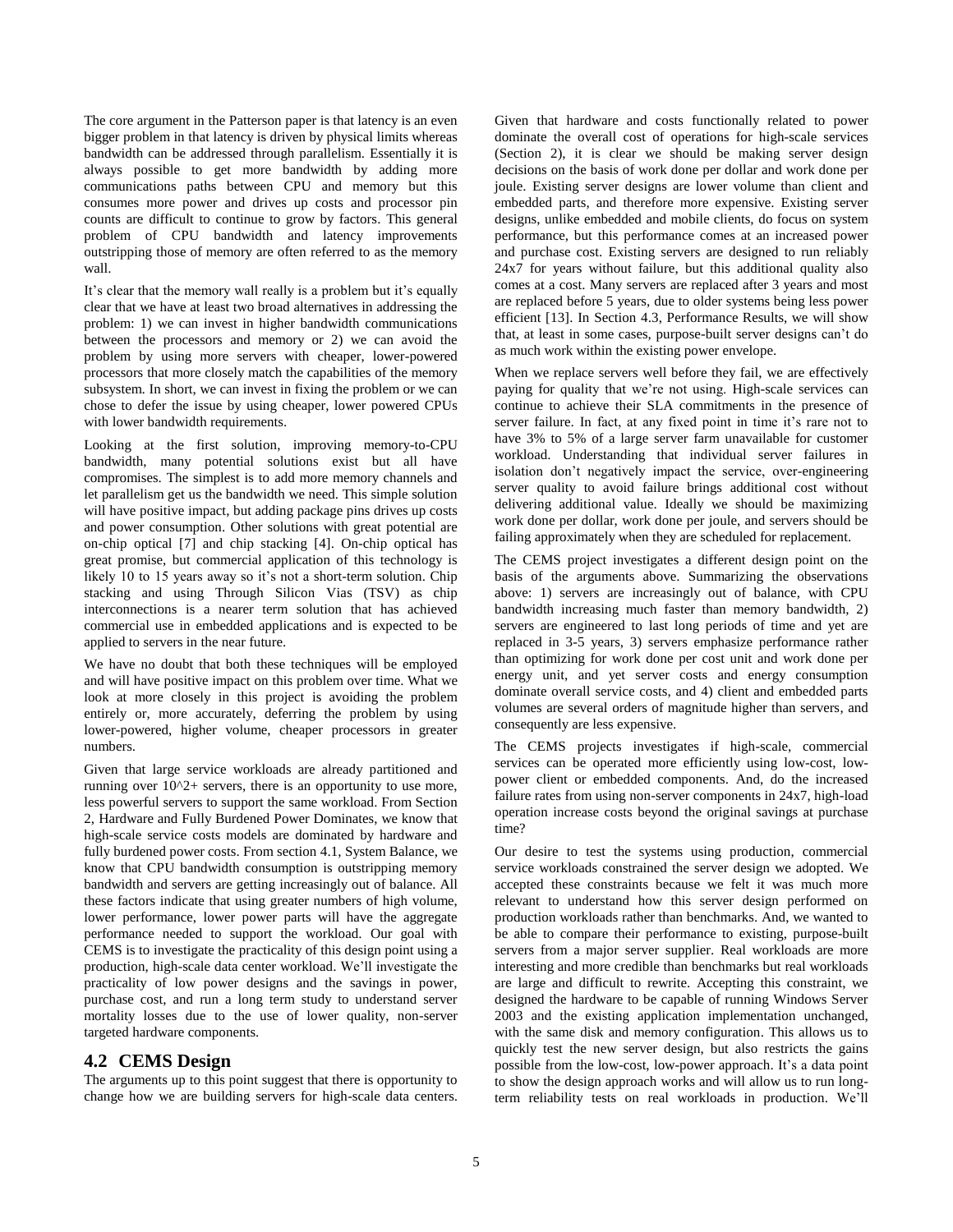investigate other design possibilities and directions in the future work section.

The service we selected was chosen because it is one of the larger services at Microsoft, with thousands of identical servers, and their IIS-based workload has broad application across the industry. Essentially, they are typical of a broad equivalence-class of services. Finally, they are profitable and, by extension, have at least reasonable control of their costs of operation. Their server SKU selection was made carefully to be efficient for their service and it was supplied by one of the larger server providers. Their existing servers are 3.6Ghz processors with two small enterprise class disks (15k RPM SCSI) and 2GB of main memory. These servers draw 407W at full load but, to increase operational stability and to allow usage spike headroom, the service aims to run them at 60% of full load. At 60% load, these existing servers draw 297W.

The CEMS design aims to support the same workload without change to the workload or to the operational characteristics (it will also be run at 60% load). With these constraints, the goal is to get at least 2x more work done per unit cost and at least 2x more work done per unit power. As a design partner we selected Rackable Systems [17]. Rackable was the first company commercially shipping modular data centers and focuses exclusively on serverside computing. The design we selected:

- AMD Athlon 64 x2 4850e at 2.5Ghz
- 2G 2 x 2gb DDR2 533mhz unbufferd ECC 3.2W
- I-BASE MI930 Min-ITX ATi M690T / SB600 chipset
- Custom Rackable Sled chassis

To further reduce costs and to improve cooling efficiency, the rack design is based upon placing the systems on sleds rather than the more standard, fully enclosed server chassis. The sleds are just strong enough to support the servers, disk, and power supplies. The sled approach has the advantage of reducing materials costs, slightly lower manufacturing costs, reduced resistance to cooling airflow and substantially reducing servicing costs.

We use a single, low-power 2 ½" disk per server for compatibility with the existing hardware, which also used 1 logical disk drive. When we can justify software changes, we'll update this H/W design to a single shared disk per 6-server sled. Another design we have not fully investigated but appears to have merit is to use a single or small number of flash memory-based SSDs at the rack level supporting boot, audit logging, and diagnostic logging for all 240 servers in the rack. Currently, the single disk per server increases costs unnecessarily by about 10% over shared disk designs. However, it's simple and the efficiency loss doesn't appear to obscure the price/performance and power/performance benefits of the CEMS design.

Each sled houses six servers, six 2.5" disks and a single shared power supply. As mentioned above, we plan to move to a single shared disk but, for simplicity, the current approach has one disk per server. In the current design, we are running individual network cables from the top of rack switch to each server. In the higher volume design going into test, we plan to have one 8-port mini-switch per sled. Using a \$50 8-port mini-switch for every six-server sled allows us to reduce cabling cost and complexity and to reduce the required port count on the top of rack switch, making the mini-switch an overall cost savings.



**Figure 4: 6-Server, 1U (1 Rack Unit) CEMS Sled**

Figure 4 shows that all six servers on a sled share a power supply. This gives us cost and potential efficiency advantages, but means that a power supply failure will bring down six servers instead of one. Looking at long term failure rates on services on which we have worked, we see that failures are dominated by disk and memory failures, so we decided to save costs by sharing a power supply. With thousands of servers in the farm, the increase in correlated failures caused by a shared power supplies is believed to be a minor factor.

## **4.3 Performance Results**

The high-scale, commercial internet service we're partnered with in this study investigates new hardware SKUs by loading their application code on the system under test and running a simulated production workload against it measuring the number of requests serviced per second achieved at 60% CPU load. The CPU load is capped at 60% load, since this is the load they target in production to obtain traffic handling headroom and increased service stability. The workload under test is a IIS web server workload with minimal disk activity characteristic of the middle tier of many high-scale services.

In these tests we compare the existing hardware used by the service, labeled System-X, with CEMS. All tests are run with the same production qualified application code running under unmodified Windows Server 2003. In each test the Request/Second (RPS) rate is increased slowly until CPU load as measured by Windows performance counters was just less than 60%. At just less than 60% CPU load, the request per second rate (RPS) and overall server power draw are both recorded.

Through earlier investigations with early CEMS prototypes (V1 and V2 in Table 2), the workload appears to scale fairly linearly with clock frequency and with core counts. Understanding that and wanting to minimize power consumption for a given amount of work done argues for using many, low power cores. For the final CEMS design we will take into full scale production early next year to do long term failure analysis, we elected to use a 2 core desktop part, the AMD Athlon 4580e operating at 2.5Ghz. In Table 2 below, we compare the performance of the existing hardware, System-X, with the current Athlon 4580e CEMS design, and the previous CEMS generations based upon the Athlon 3400e and the 2000+ respectively. The early CEMS parts were much lower power at less 1/3 of the final CEMS server but,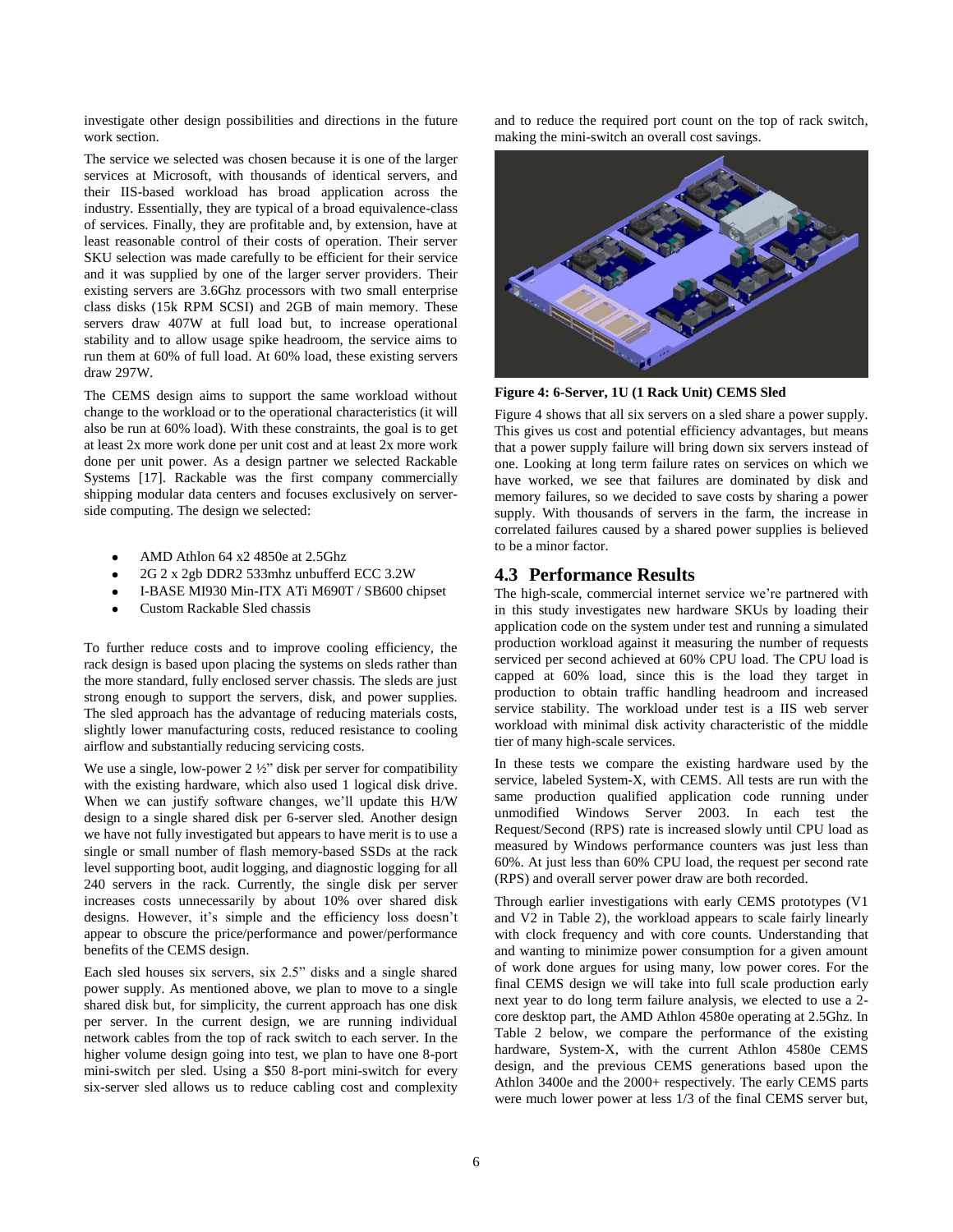the important metric, work done/joule was worse as was work done per dollar.

| Compare          | $SvS-X$ | <b>CEMS V3</b><br>(Athlon 4850e) | <b>CEMS V2</b><br>(Athlon 3400e) | <b>CEMS V1</b><br>$(Athlon 2000+)$ |
|------------------|---------|----------------------------------|----------------------------------|------------------------------------|
| $CPU\%$          | 56%     | 57%                              | 57%                              | 61%                                |
| <b>RPS</b>       | 96.0    | 75.3                             | 54.3                             | 17.0                               |
| Price            | \$2,371 | \$500                            | \$685                            | \$500                              |
| <b>Power</b>     | 295J    | 60J                              | 39J                              | 33J                                |
| RPS/S            | 0.04    | 0.15                             | 0.08                             | 0.03                               |
| <b>RPS/Joule</b> | 0.33    | 1.25                             | 1.39                             | 0.52                               |
| <b>RPS/Rack</b>  | 1.918   | 18.062                           | 13.025                           | 4,080                              |

#### **Table 2. CEMS Performance Results**

The current server, designated System-X in Table 2, is broadly deployed by this service with thousands of servers in production. Comparing CEMS V3 with System-X, we are not surprised to see the CEMS server delivering lower throughput than System-X. Our design point is work done/price and work done/joule rather than raw performance, so 78% (75.3/96.0) throughput is not by itself a problem.

In what follows, we refer to CEMS V3 as simply CEMS. We measure work done in application Requests/Second (RPS). Looking at RPS/dollar, we see quite favorable results with the CEMS server producing 3.7x the RPS/dollar of System-X. The lower individual server throughput is more than offset by much lower cost. System-X is \$2,371/server whereas CEMS is \$500/server, giving substantially better value as long as failure rates aren't significantly higher. CEMS is a 375% (0.15/0.04) better price/performer than System-X.

#### *4.3.1 RPS/Joule*

A joule is a watt second. What we're measuring in this comparison is the number of requests that can be serviced in a watt second. Again we see the lower individual server performance is more than offset by a significant reduction in power consumption. System-X processed 96 requests using 295 joules or 0.33 requests/joule. The CEMS server processed 75 requests in 60 joules or 1.25 requests/joule. CEMS is a 379% (1.25/0.33) better performer/joule than System-X.

#### *4.3.2 RPS/Rack*

In *Why Blade Servers are not the Answer to all Questions* [14], we argue that gratuitous server density – density without value – is a bad idea and performance/dollar and performance/joule are better optimization points. Nonetheless, we include it here in recognition that performance density does drive many purchasing decisions. And there are locations such as Hong Kong and New York where server density can be important. CEMS is a 942% (18,062/1,918) better performer/rack than System-X.

In summary, CEMS exceeds System-X by fairly substantial margins:

- RPS/dollar:3.7x
- RPS/Joule: 3.9x
- RPS/Rack: 9.4x

#### **5. Future Directions**

The system supplier of System-X has produced a follow-on server of System-X we'll refer to as System-X' here. Unfortunately none of the System-X' servers have been installed at the service so we were unable to get a solid performance measurement. But from reading the specifications on System-X', they appear to have taken a design approach very similar to that of CEMS, apparently optimizing for work done/dollar and work done/joule, in that we see substantially improved price, power, and density improvements but we don't expect substantially changed performance based upon early integer micro-benchmark runs. In our view, this is exactly where the industry should be going and it's good to see.

Without a system to measure, it's impossible to know with certainty the performance of System-X' but its estimated to be nearly a factor of two better than System-X in RPS/dollar, RPS/Joule, and RPS/rack but roughly the same as System-X in raw performance (RPS). If that data is accurate, CEMS will continue to have nearly a 2x advantage across our three of our dimensions of interest.

System-X' is not expected to upgraded again for another 12 to 18 months and so this lead is likely stable. In addition, we see opportunity to improve CEMS RPS/joule by upwards of 50% using Intel Atom or unannounced components from AMD. We see opportunity to improve CEMS pricing by eliminating the dedicated disk/server and going to a single disk/sled (six servers) design. It's not been fully investigated, but we may also be able to go with a single SSD per rack, eliminating the power draw and cost of 240 disks.

The workload hosted by CEMS in this work is a fairly typical web server workload with minimal disk activity. Can we apply the same approach of using redundant, client-side component in the storage tier?

In the next phase of CEMS testing, we will put a rack of CEMS into production beside hundreds of System-X and a small number of System-X' racks to study long term software failure rates, hardware failure rates, and overall cost of ownership differences between System-X and CEMS. We will also use results from the long term full rack testing program to investigate the fail-in-place, service-free model suggested by [11] at CIDR2007.

#### **6. Related Work**

The move away from expensive, mainframe class scale-up servers to commodity, scale-out servers has been underway for over a decade. But these scale-out servers now widely deployed in support of internet-scale workloads are still high-quality, purposebuilt designs. We propose instead the use of client-side and embedded components in server design.

It may have been David Patterson who first observed that embedded design techniques are beginning to have substantial overlap with server design as power becomes the dominant factor in each. I first saw this observation documented in [1], on which Patterson was a co-author. I agree completely, and that observation has influenced this work.

At ISCA earlier this year, Lim, Ranganathan, Chang, Patel, Mudge, and Reinhardt proposed a benchmark suite for warehouse computing workloads, and a server design based upon non-server components [15]. This is excellent work in that they 1) build